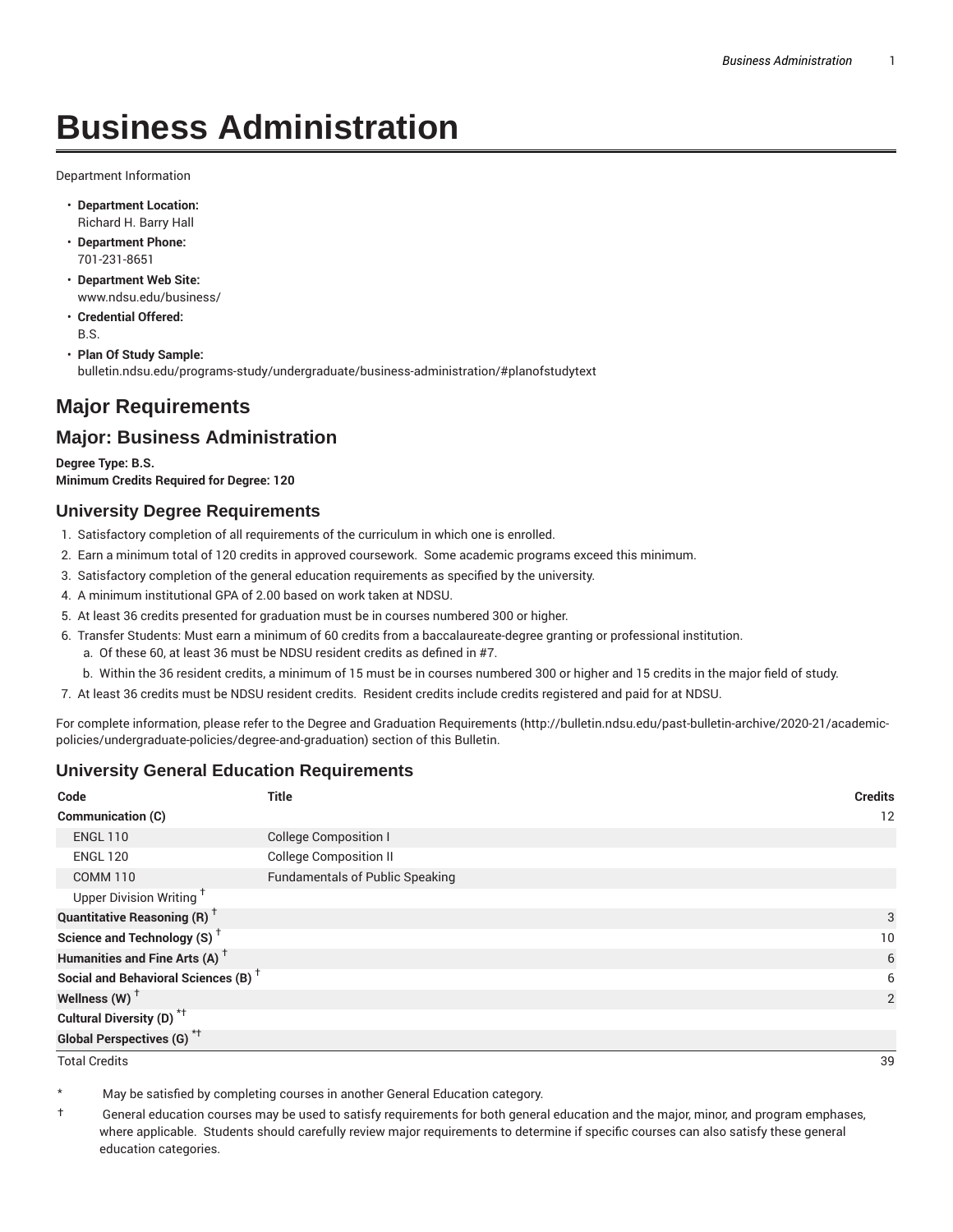• A list of university approved general education courses and administrative policies are available here (http://bulletin.ndsu.edu/past-bulletinarchive/2020-21/academic-policies/undergraduate-policies/general-education/#genedcoursestext).

#### **Major Requirements**

| Code                                                       | <b>Title</b>                                                                                                                                                                                                                      | <b>Credits</b>            |
|------------------------------------------------------------|-----------------------------------------------------------------------------------------------------------------------------------------------------------------------------------------------------------------------------------|---------------------------|
|                                                            | All courses taken for the Business Administration Major require a grade of C or better. A minimum 2.5 cumulative GPA is required for<br>admission to the professinal program, to enroll in 300-400 level courses and to graduate. |                           |
| <b>Admission to the Professional Program Requirements</b>  |                                                                                                                                                                                                                                   |                           |
| <b>COMM 110</b>                                            | Fundamentals of Public Speaking (May satisfy general education category C)                                                                                                                                                        | 3                         |
| <b>ECON 201</b>                                            | Principles of Microeconomics (May satisfy general education category B and G)                                                                                                                                                     | 3                         |
| or ECON 202                                                | <b>Principles of Macroeconomics</b>                                                                                                                                                                                               |                           |
| <b>ENGL 120</b>                                            | College Composition II (May satisfy general education category C)                                                                                                                                                                 | 3                         |
| <b>MATH 144</b>                                            | <b>Mathematics for Business</b>                                                                                                                                                                                                   | $\overline{4}$            |
| <b>PSYC 111</b>                                            | Introduction to Psychology (May satisfy general education category B)                                                                                                                                                             | 3                         |
| or SOC 110                                                 | Introduction to Sociology                                                                                                                                                                                                         |                           |
| <b>Business Administration Major Requirements</b>          |                                                                                                                                                                                                                                   |                           |
| ACCT <sub>200</sub>                                        | Elements of Accounting I                                                                                                                                                                                                          | 3                         |
| ACCT 201                                                   | <b>Elements of Accounting II</b>                                                                                                                                                                                                  | 3                         |
| MIS 116                                                    | Business Use of Computers (May satisfy general education category S)                                                                                                                                                              | 3                         |
| <b>PHIL 216</b>                                            | Business Ethics (May satisfy general education category A)                                                                                                                                                                        | $\ensuremath{\mathsf{3}}$ |
| <b>STAT 330</b>                                            | Introductory Statistics (May satisfy general education category R)                                                                                                                                                                | 3                         |
| <b>STAT 331</b>                                            | <b>Regression Analysis</b>                                                                                                                                                                                                        | $\sqrt{2}$                |
| <b>ECON 201</b>                                            | Principles of Microeconomics <sup>1</sup>                                                                                                                                                                                         | 3                         |
| or ECON 202                                                | Principles of Macroeconomics                                                                                                                                                                                                      |                           |
| <b>PSYC111</b>                                             | Introduction to Psychology <sup>1</sup>                                                                                                                                                                                           | 3                         |
| or SOC 110                                                 | Introduction to Sociology                                                                                                                                                                                                         |                           |
| <b>ENGL 320</b>                                            | Business and Professional Writing (May satisfy general education category C)                                                                                                                                                      | 3                         |
|                                                            | Admission to the Professional Program required prior to taking the following courses:                                                                                                                                             |                           |
| <b>FIN 320</b>                                             | Principles of Finance <sup>2</sup>                                                                                                                                                                                                | 3                         |
| <b>MGMT 320</b>                                            | Foundations of Management <sup>2</sup>                                                                                                                                                                                            | 3                         |
| <b>MRKT 320</b>                                            | Foundations of Marketing <sup>2</sup>                                                                                                                                                                                             | 3                         |
| <b>MIS 320</b>                                             | Management Information Systems <sup>2</sup>                                                                                                                                                                                       | 3                         |
| <b>BUSN 430</b>                                            | Legal and Social Environment of Business <sup>2</sup>                                                                                                                                                                             | 3                         |
| <b>BUSN 489</b>                                            | Strategic Management <sup>2</sup>                                                                                                                                                                                                 | 3                         |
| <b>BUSN 340</b>                                            | <b>International Business</b>                                                                                                                                                                                                     | 3                         |
| <b>BUSN 431</b>                                            | Business Law I-Contracts, Property and Torts                                                                                                                                                                                      | 3                         |
| <b>MGMT 470</b>                                            | Entrepreneurship/Small Business Management                                                                                                                                                                                        | 3                         |
| <b>Business Administration Electives (300 - 400 level)</b> |                                                                                                                                                                                                                                   | 21                        |

These 21 credits must include at least three different CoB prefixes: BUSN, MGMT, MRKT, ACCT, FIN, MIS, ENTR (includes courses cross-listed with CoB courses).

#### **Business Administration Elective (300 - 400 level)** 3

This 300 - 400 level elective can be external to the CoB and must be satisfied with a single 3-credit 300 - 400 level course. It cannot be used to satisfy other requirements (includes courses cross-listed with CoB courses).

Total Credits 93

- 1 Take the second course of the pair, which was not taken for admission to the professional program.
- 2 Denotes Common Body of Knowledge (CBK) course.

### **Degree Requirements and Notes**

- Students follow the published curricula for the business administration program of study from the semester/year of entrance in the College of Business (CoB) to graduation, provided enrollment at NDSU has not been discontinued for more than one year. Students who change their major are subject to meeting the curricular requirements in effect at the time the new major is declared.
- Business courses from programs that do not hold AACSB International accreditation cannot be used for major or minor requirements in the CoB; such courses may be eligible for use as free electives.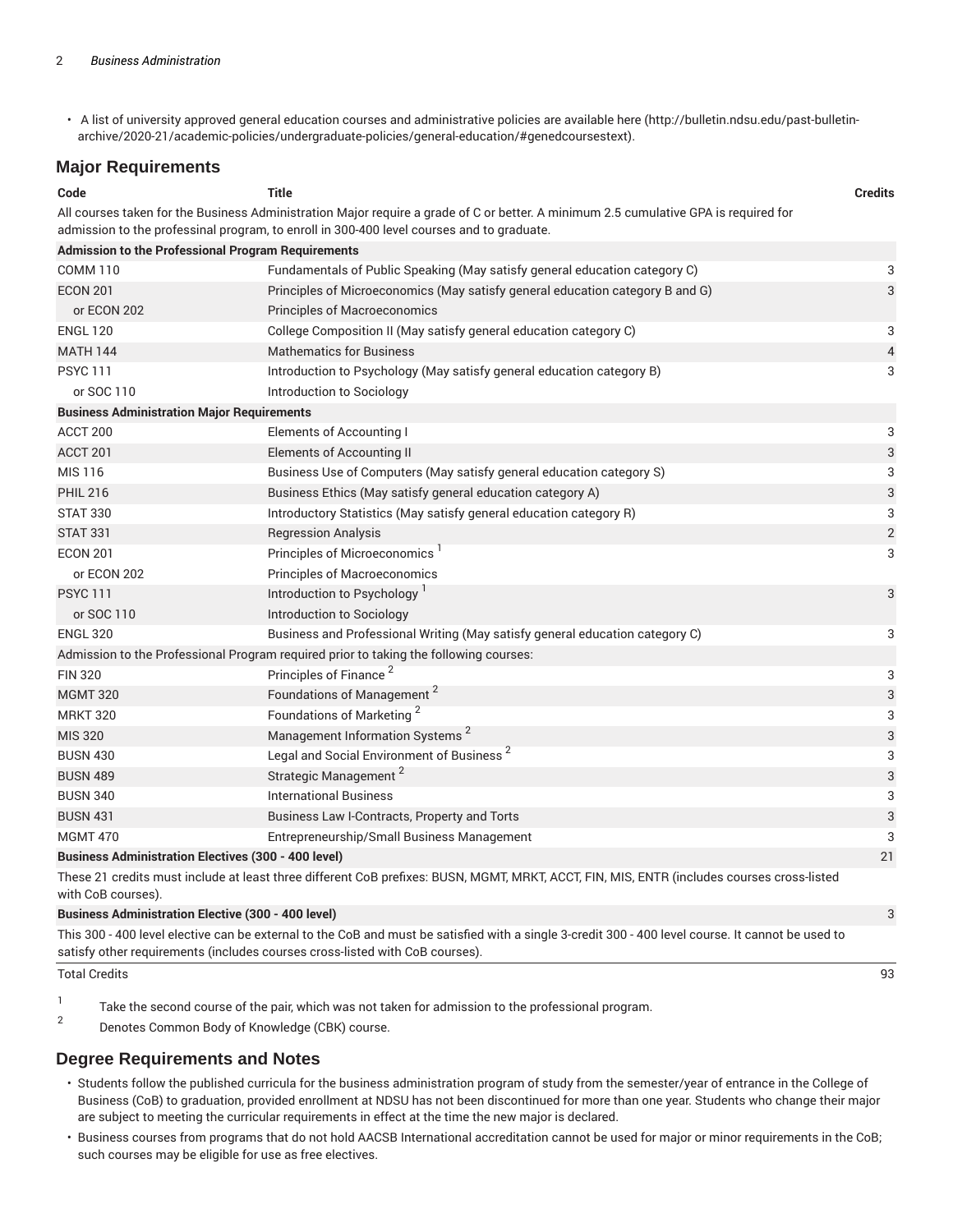- The CoB accepts a maximum of nine credits of non-NDSU 300-400 level business courses from AACSB programs with approval of the department.
- Admission to the business administration major is required to enroll in advanced 300 or 400 level CoB courses.
- A grade of 'C' or better is required in transfer courses accepted for all accounting, business administration, finance, management, management information systems, and marketing courses.
- No courses for the major may be taken with Pass/Fail grading.
- Of the credits completed in residence at least 30 credits must be in 300-400 level CoB courses.
- Students must be accepted to the Business Administration major prior to the completion of the last 30 credits in 300 and 400 level CoB courses.
- For multiple majors within CoB, at least 15 unique credits of 300-400 level CoB courses must exist between the majors.
- Internship and cooperative education credits may be applied toward the total credits required for graduation as non-major electives.
- Student may choose to take the Supply Chain Management Track within the Business Administration major:

| Code                         | Title                                                       | <b>Credits</b> |
|------------------------------|-------------------------------------------------------------|----------------|
| <b>MGMT 461</b>              | Supply Chain Management (Required)                          | 3              |
| <b>MGMT 462</b>              | Modeling the Supply Chain (Required)                        | 3              |
| Select two of the following: |                                                             | 6              |
| <b>MGMT 360</b>              | <b>Operations Management</b>                                |                |
| <b>MGMT 451</b>              | Negotiation and Alternative Dispute Resolution              |                |
| <b>MRKT 430</b>              | Sales and Personal Selling                                  |                |
| <b>MRKT 438</b>              | Customer Relationship Management (CRM) and Sales Technology |                |
| <b>MRKT 460</b>              | Marketing Strategy                                          |                |
| <b>AGEC 378</b>              | Introduction to Transportation & Logistics                  |                |

# **Minor Requirements**

## **Business Administration Minor**

#### **Minor Requirements**

#### **Minimum Credits: 24**

| Code                          | <b>Title</b>                                                                               | <b>Credits</b> |
|-------------------------------|--------------------------------------------------------------------------------------------|----------------|
| Requirements                  |                                                                                            |                |
| Select one of the following:  |                                                                                            | $3-6$          |
| ACCT 102                      | <b>Fundamentals of Accounting</b>                                                          |                |
| ACCT 200<br>& ACCT 201        | Elements of Accounting I<br>and Elements of Accounting II                                  |                |
| Select one of the following:  |                                                                                            | $3-6$          |
| <b>ECON 105</b>               | <b>Elements of Economics</b>                                                               |                |
| <b>ECON 201</b><br>& ECON 202 | Principles of Microeconomics<br>and Principles of Macroeconomics                           |                |
| Select two of the following:  |                                                                                            | 6              |
| <b>FIN 320</b>                | Principles of Finance                                                                      |                |
| <b>MGMT 320</b>               | <b>Foundations of Management</b>                                                           |                |
| <b>MRKT 320</b>               | <b>Foundations of Marketing</b>                                                            |                |
| Elective Courses              |                                                                                            | 12             |
| <b>BUSN 300-400 Level</b>     |                                                                                            |                |
| FIN 300-400 Level             |                                                                                            |                |
| <b>MGMT 300-400 Level</b>     |                                                                                            |                |
| <b>MRKT 300-400 Level</b>     |                                                                                            |                |
| <b>ENTR 300-400 Level</b>     |                                                                                            |                |
| <b>MIS 320</b>                | <b>Management Information Systems</b>                                                      |                |
|                               | May also include courses cross-listed with College of Business course at the 300-400 level |                |

Total Credits 24-30

1

The following courses are excluded from the 300-400 level electives: BUSN 413, BUSN 415 and ENTR 496.